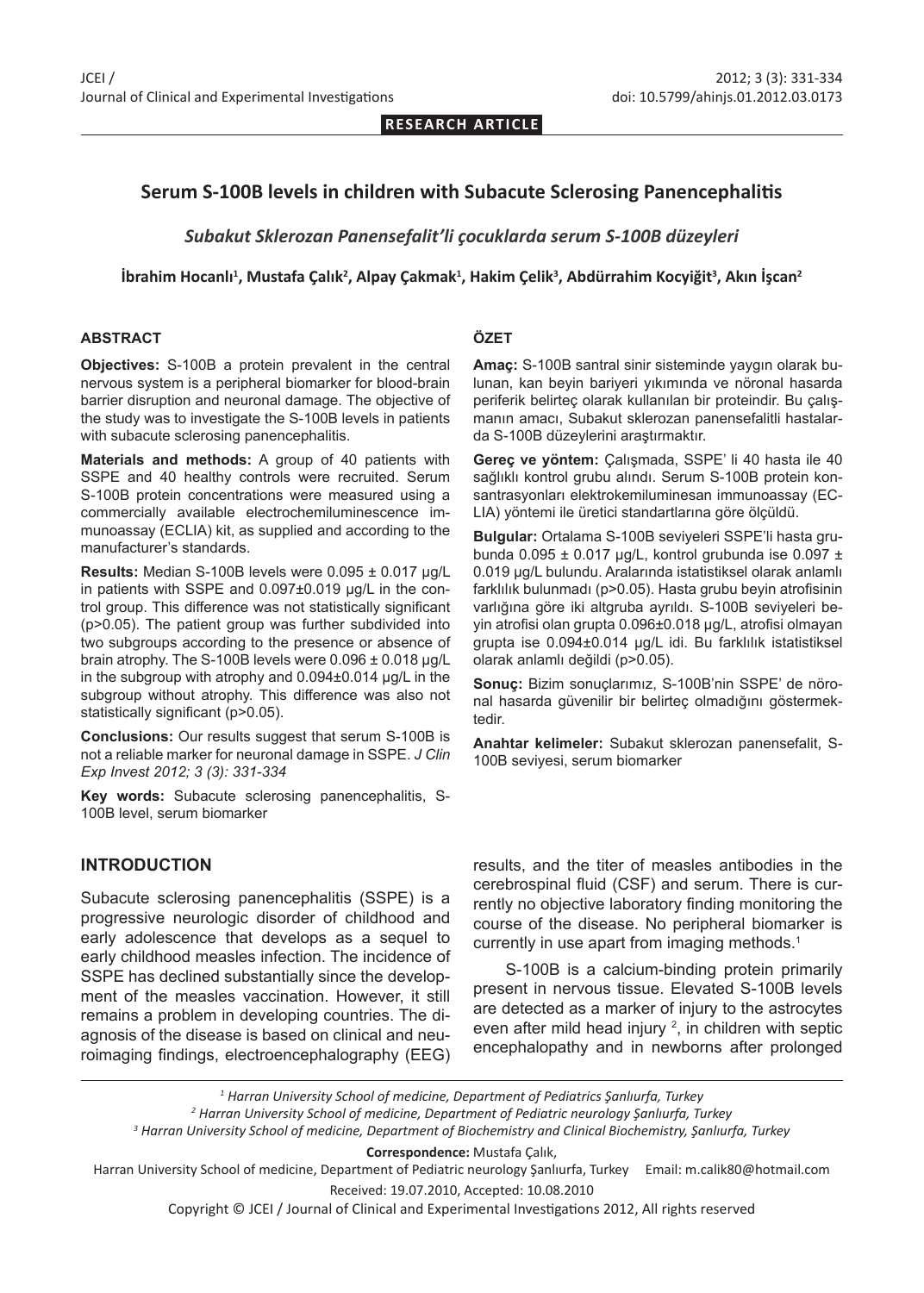labor <sup>3</sup>, and they are also associated with a number of other diseases, e.g. migraine, epilepsy, cardiomyopathy, cancer and inflammatory and autoimmune diseases.<sup>4,5</sup>

In this study, we measured the levels of S-100B protein which is a biochemical marker of neuronal damage in SSPE patients and control subjects.

#### **MATERIALS AND METHODS**

### **Study population**

This prospective study was conducted at the Pediatric Neurology Department of Harran University School of Medicine, Sanliurfa, in Turkey. The study was conducted from October 2004 to December 2010. The case group consisted of 40 children who were admitted to the hospital following SSPE. The control group was consisted of 40 healthy children. SSPE was diagnosed by the Dyken Criteria.<sup>6</sup> Neurological disability index (NDI) developed by Dyken et al. was used in scoring the clinical neurological abnormalities of the cases. The method recommended by Jabbour <sup>7</sup> was used in clinical staging. The study was conducted according to the principles approved by Harran University Hospital ethics committee. Informed consent was obtained from the parents or guardians. Patients were excluded from the study if findings showed septic encephalopathy, hypoxia, and recent neurosurgery operation.

#### **Data collection**

The clinical data collected on all patients included the following: 1) demographics (age and gender), mean age of having measles, and measles vaccination status; 2) Serum measles IgG levels and CSF measles IgG levels 3) EEG and brain magnetic resonance imaging (MRI). A brain MRI was performed using a Siemens 1.5 Tesla system device (Signa; GE Medical Systems, Milwaukee, WI). An EEG was performed using a Nihon-Kohden device that took digital recordings from 16 surface electrodes placed according to the international 10-20 system.

## **Sample collection**

Serum samples were collected from patients upon admission. Standard hematological and biochemical analyses of peripheral blood were also documented. Blood samples were obtained from the 40 healthy age- and sex-matched control children. The serum samples were centrifuged, and the supernatants were frozen at -70°C until assayed.

## **Analyzing S-100B levels**

Serum S-100B protein concentrations were measured using a commercially available electrochemiluminescence immunoassay (ECLIA) kit, Roche Diagnostics (Germany) as supplied and according to the manufacturer's standards. The sensitivity of the kit was 0.005-0.105 µg/L.

## **Statistical Analysis**

All statistical analyses were performed using SPSS for Windows version 11.5 (SPSS, Chicago, IL, USA). Distribution of the samples in the groups was analyzed with one sample of Kolmogorov-Smirnov test. The data were expressed as arithmetic means and standard deviations. When the two groups are compared; the variables that showed normal distribution were evaluated using the t-test and the S-100B variable that did not show a normal distribution was evaluated via Mann-Whitney U test. Whereas, the relationship between the qualifier variables was examined using Chi-square test. P< 0.05 value was accepted to be statistically significant.

# **RESULTS**

The study group consisted of 24 males and 16 females. The mean age of diagnosis of SSPE was 8.2 ± 2.3 (age range 4-13 years). A history of measles was present in 33 patients (82.5%). In seven patients, no information regarding measles could be obtained. The mean age of having measles was 19 ±15.4 months. A measles vaccination had been administered to 16 (40%) patients. The history for measles vaccination was unclear in 24 out of 40 patients. The mean duration of the latent period between having measles and SSPE was 6.3±2.4 (2.7- 11.5 years).

The serum S-100B levels were 0.095±0.017 μg/L in the group of patients with SSPE and 0.097±0.019 μg/L in the control group. No statistically significant difference in S-100B levels was found between the SSPE group and control group (P=0.692) (Table 1). No statistically significant correlations were determined between the levels of S-100B and age of diagnosis, age of having measles, NDI, and duration of the latent period (P>0.05).

Brain MRI analysis revealed intensity changes in the cortico-subcortical, cortico-subcortical plus corpus callosal, and cortico-subcortical plus periventricular regions in 36 (90%), 15 (37.5%) and 14 (35%) of the subjects, respectively. Atrophy characterized by enlargement of cortical sulci was found in 12 subjects out of 40, in addition to intensity chang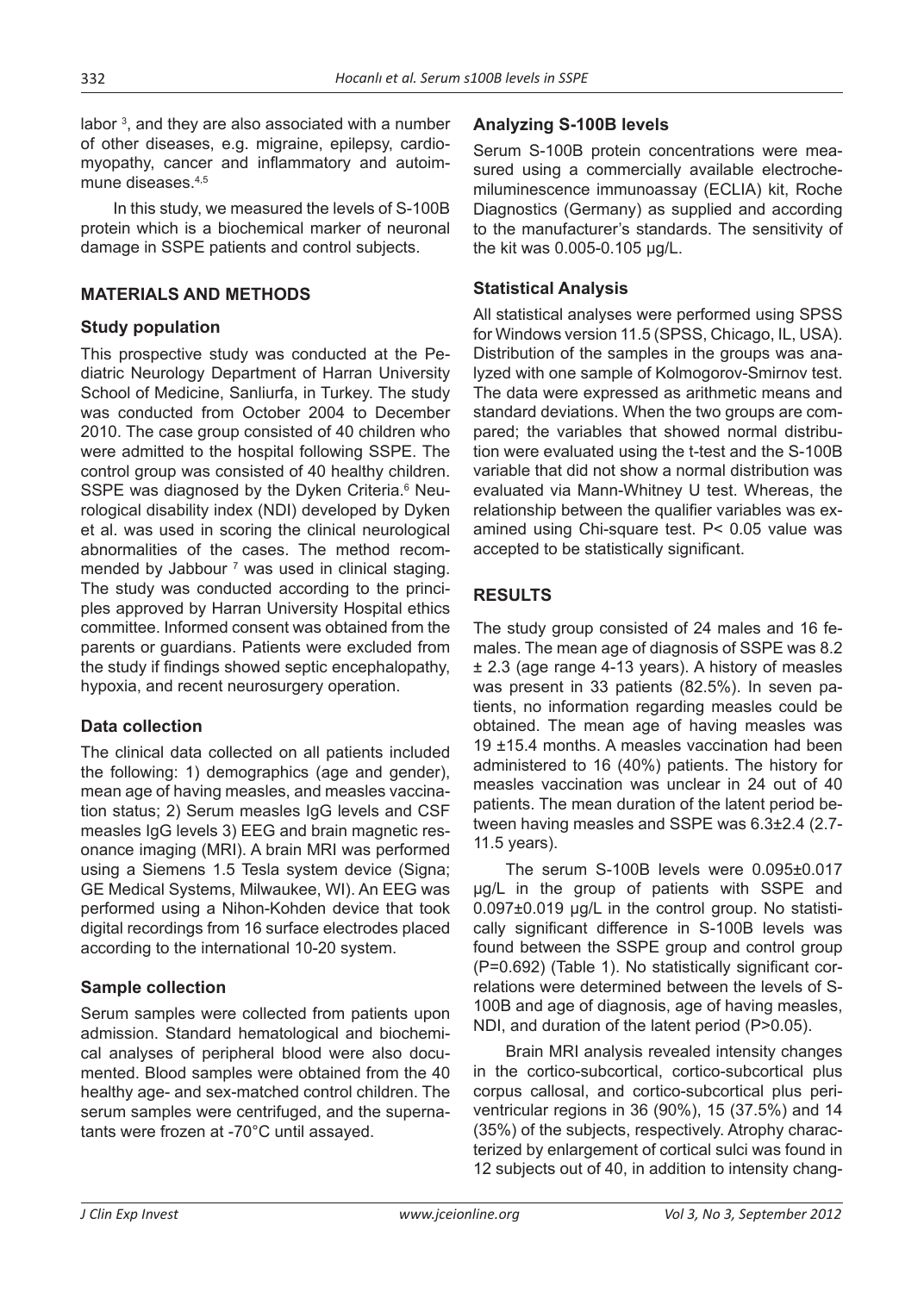es. The group of patients with SSPE was divided into two different subgroups according to the presence of brain atrophy.

**Table 1.** Age, sex, body mass index and S-100B level in patient and control groups

|                          | Patients<br>$(n=40)$                  | Controls<br>$(n=40)$ | P-value |
|--------------------------|---------------------------------------|----------------------|---------|
| Age (years)              | $11.30 \pm 1.80^*$                    | $10.91 \pm 1.80$ *   | 0.338   |
| Sex (B/G)                | 24/16                                 | 22/18                | 0.651   |
| BMI (kg/m <sup>2</sup> ) | 17.65±2.86                            | $17.4 \pm 1.79$      | 0.659   |
| $S-100B$ ( $\mu$ g/L)    | $0.095\pm 0.017$ * $0.097\pm 0.019$ * |                      | 0.692   |

 $*$  Given as the mean  $\pm$  SD, BMI: Body mass index

The S-100B levels were 0.096±0.018 μg/L in the subgroup of cases with SSPE and atrophy and 0.094±0.014 μg/L in the subgroup of cases with SSPE lacking atrophy. The NDI scores of subjects with atrophy (determined using brain MRI analysis) were significantly higher compared to subjects without atrophy (P<0.001). No statistically significant difference in S-100B levels was determined between the subgroup with atrophy and the subgroup without atrophy (P=0.299) (Table 2).

**Table 2:** Comparison of S-100B levels and neurological disability index scores in 40 patients with and without atrophy determined using brain MRI

|                                    | Atrophy present No atrophy<br>$(n=28)$ | $(n=12)$                  | P-value |
|------------------------------------|----------------------------------------|---------------------------|---------|
| NDI score (points) $55.2 \pm 13.0$ |                                        | $33.8 \pm 1.0$            | 0.001   |
| $S-100B$ ( $\mu$ g/L)              | $0.096 \pm 0.018$ *                    | $0.094 \pm 0.014$ $0.299$ |         |

 $*$  Given as the mean  $\pm$  SD, NDI: Neurological disability index

## **DISCUSSION**

Subacute sclerosing panencephalitis is a devastating disease, beginning as minor disturbances in behavior in a previously healthy child. Subsequently, myoclonic attacks develop and become increasingly more frequent. Dementia follows, and within months or a few years, the child is comatose and void of higher brain functions. Clinical findings and brain imaging methods have had great importance in the monitoring of patients diagnosed with SSPE. Even though imaging methods make significant contributions to the display of brain damage in patients, the severity of the sickness does not always coincide with the brain MRI findings.8,9

Studies on neurobiochemical and immunologic markers correlated with brain damage have gained interest in recent years.<sup>4,5</sup> Some proteins are thought of as peripheral biochemical markers of neuronal damage and glial injury or activation. According to this opinion, an available peripheral evaluation would represent a milestone for the diagnosis and follow-up of central nervous system diseases.<sup>10</sup>

S-100B is the most analyzed brain-derived peripheric biochemical marker in brain damage. S-100B is a low molecular weight protein mainly derived from the brain (intrathecal fraction =  $\sim$ 99%; CSF/serum ratio: 18:1). In healthy subjects, natural autoantibodies to S-100B of IgG class are present in serum. However, the exact source of S-100B in the blood is unknown. At normal concentrations, S-100B is able to protect hippocampal neurons against glutamate toxicity.<sup>11</sup> It has been demonstrated that S-100B suppresses copper-induced oxidative stress. At higher levels (micromolar), S-100B causes exacerbation of neuroinflammation, oxidative stress and neuronal apoptosis. Increases in S-100B levels may reflect the extent of glial damage or astrocytic reactions to neural injury (reactive astrogliosis).<sup>12</sup>

It has been found that in animal models, CSF increases rapidly due to traumatic or focal ischemic events and that in hypoxic ischaemic encephalopathy, this increase occurs prior to radiologic and clinical findings.<sup>13,14</sup> It has been hypothesized that high serum S-100B levels are an indicator of neuron breakdown or more likely an indicator of the regenerative activity that takes place in response to an unknown degenerative process.<sup>5</sup>

Recent studies indicate that oxidative damage causing an increase in reactive oxygen products plays an important role in the pathogenesis of neurodegenerative diseases such as SSPE.15,16 In this regard, it is thought that the inflammatory reactions responsible for the pathogenesis of SSPE might be related to the biological functions of S-100B. Furthermore, the S-100B protein levels may show the neuronal damage that develops during the inflammatory process.<sup>17</sup>

Yuksel et al. <sup>18</sup> suggest that there is no difference in the CSF S-100B and Tau protein levels of newly diagnosed SSPE patients in comparison with control groups. Our findings are consistent with this study. No statistically significant relationship was determined in terms of S-100B levels of SSPE patients and control groups in our study, which aimed to examine the effect of neuron damage on system